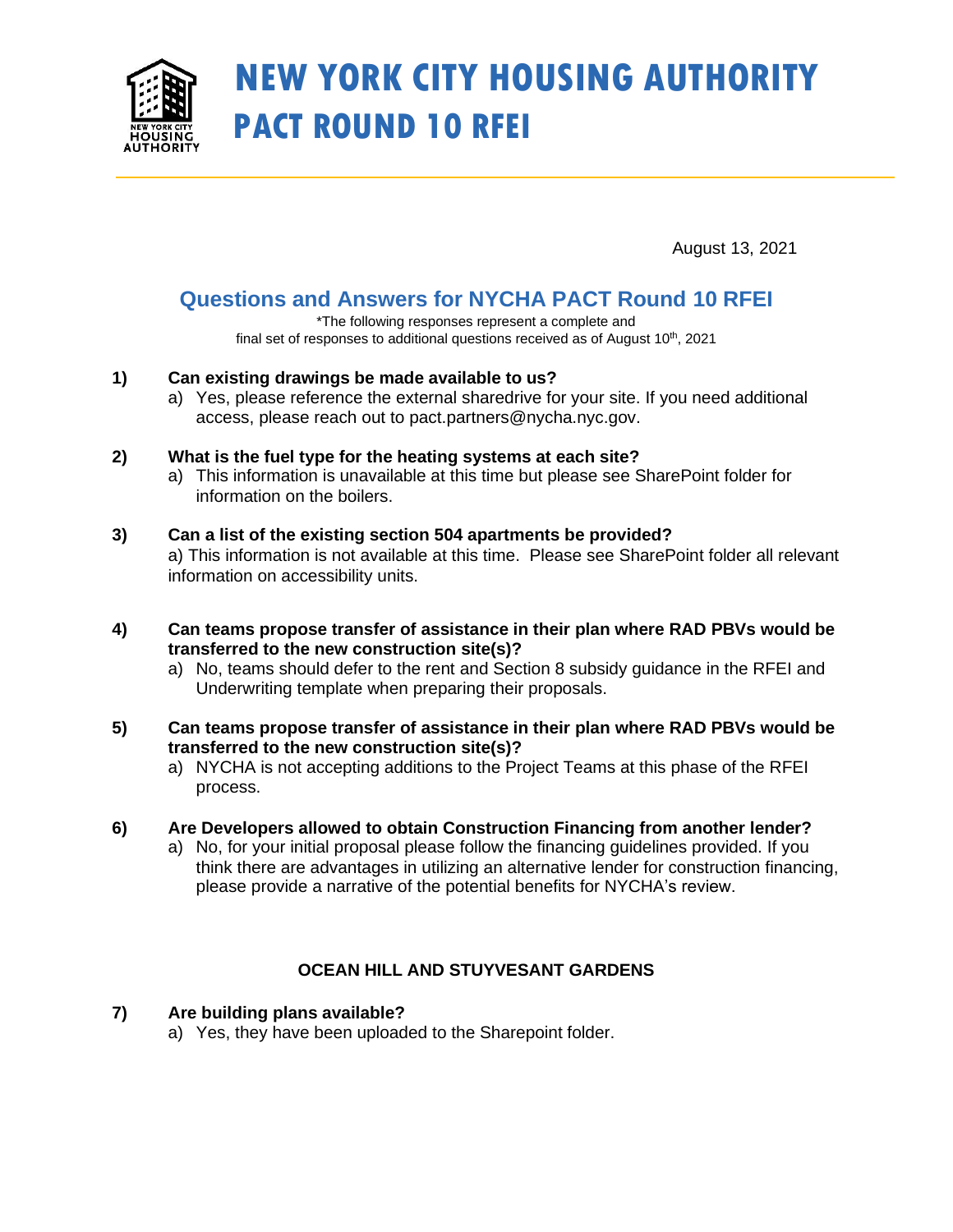#### **8) Do you have any environmental reports?**

a) Yes, they have been uploaded to the Sharepoint folder. Lead testing, if it is available, will be uploaded to the folder as well.

#### **9) Is there a description of building systems (e.g. MEP)?**

- a) At Saratoga Village, Stuvesant Gardens I and II, and Ocean Hill, the heating systems are powered by gas. The water systems are separate, generated by steam boilers.
- b) At Bed-Stuy Rehab, the heating and hot water systems are powered by steam boilers.

#### **10) Can we propose more new construction sites than the one listed in the RFP or should we just stick to the one?**

- a) Yes, Project Teams can propose strategies to reactivate multiple vacant or underutilized sites across the developments, but at a minimum must propose a strategy for the site identified in the RFEI.
- **11) For the new construction proposal, should the proposal include a plan for relocating the trash collection site?**
	- a) Yes, proposals should include plans for relocating trash collection if that use is removed from the new construction site. Trash relocation, if proposed, should also be included in the project scope.

#### **12) How wide are the hallways at Saratoga Village?**

- a) Building measurements can be found in the drawings uploaded to the external Sharepoint folder.
- **13) Is there any confirmed asbestos in the tiling in public spaces or apartment floors at Saratoga Village?**
	- a) Please refer to the environmental reports uploaded to the external Sharepoint folder.

#### **14) What are the existing and ongoing maintenance issues at Saratoga Village?**

- a) There is general wear and tear in the development. Leaks are prevalent; the roof tank leaks, and there are leaks in apartments. The source of the leaks includes waste piping, plumbing traps, and water closet bends.
- **15) Is there a list of any completed capital improvements at these developments from the past 20 years?**
	- a) The modernization reports reflect work that has been performed within the past 5 years. The NYCHA PNA reflects the 20-year capital needs of the property and is equivalent to the scope of work template you address as part of the RFEI.

#### **16) There are no masonry parapets present at Saratoga Village. Is that typical for the high-rise buildings in the project?**

a) Yes, that is typical for buildings of that age. Please note that in the NYCHA Design Guidelines, removing masonry parapets and replacing them with metal railings is recommended above repairing existing masonry parapets for buildings that have them.

#### **17) Does the 2017 PNA report address ADA issues?**

a) ADA and 504 information will be uploaded to the Sharepoint.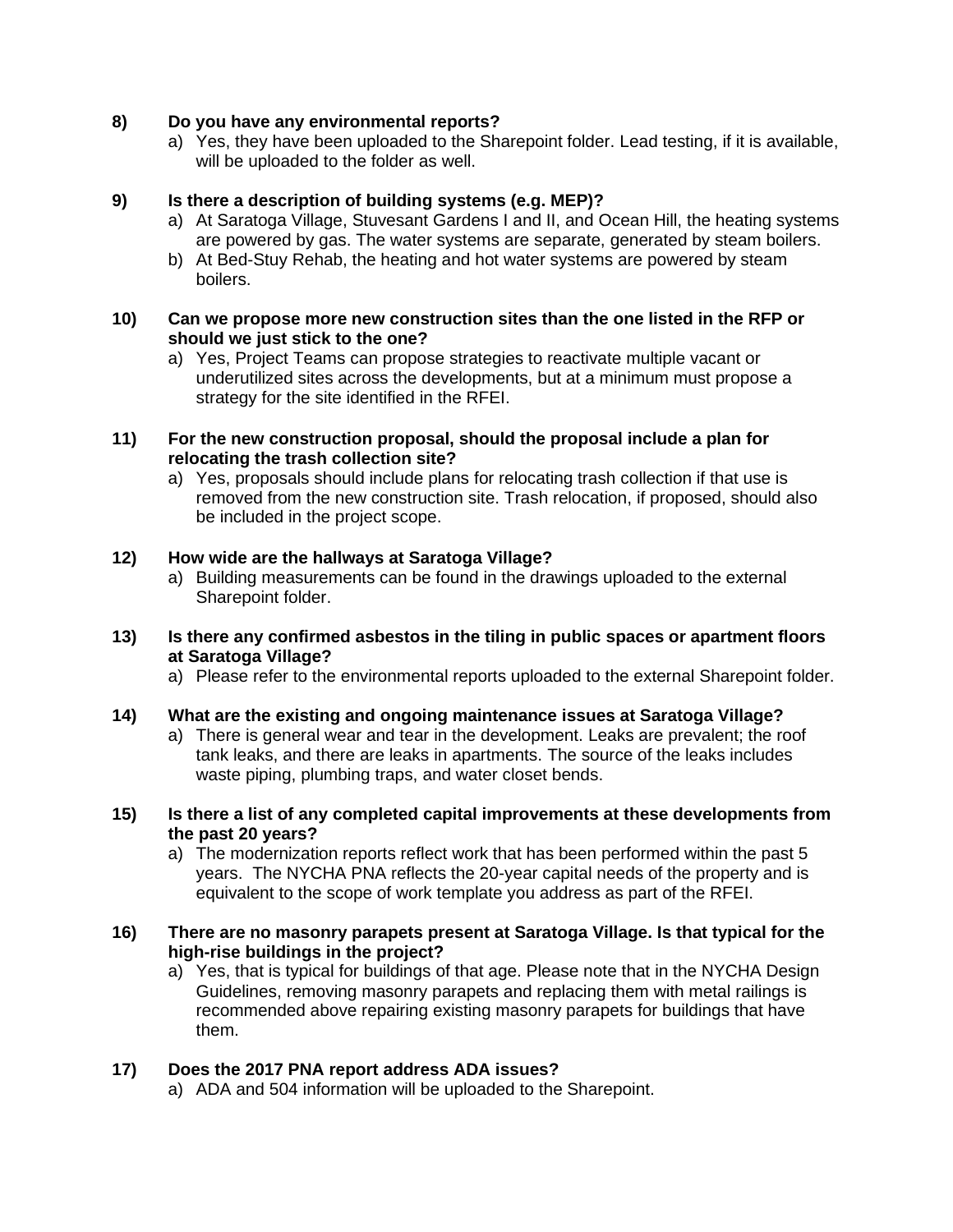- **18) When were the roof fans replaced on the Saratoga Village roof?** a) The roof fans were replaced in 2020.
- **19) Are the roof exhaust fans operable at Saratoga Village?** a) Yes, they are.
- **20) Can leases for the antennas on the roofs be provided?** a) Yes, they will be provided.
- **21) What is the purpose of the metal mesh screen covering the bulkhead on the roof of Saratoga Village?**
	- a) The screen protects the bulkhead from birds.
- **22) Are the Local Law II filings up to date at Saratoga Village?** a) Yes. The Local Law II reports have been uploaded to the Sharepoint.
- **23) Are there any issues with the existing standpipe/fire system at Saratoga Village?**  a) Currently there are no pending issues with the standpipe and fire system.
- **24) Is there a fire alarm system at Saratoga Village?** a) No.

#### **25) Have CAT 5 tests been conducted for the elevators at Stuyvesant Gardens I?**

- a) CAT 1 was performed on elevators A & B in 2/2021. A CAT 5 was not performed.
- b) Further details about the elevators in the project are as follows:

| <b>Development</b>       | # Elevators                   | Year<br><b>Installed</b> | #<br><b>Outages</b><br>in 2021 | <b>Cause of Outages</b>             | <b>Upcoming</b><br><b>Repairs</b> |
|--------------------------|-------------------------------|--------------------------|--------------------------------|-------------------------------------|-----------------------------------|
| Ocean Hill               | 6 elevators in<br>3 buildings | 1999                     | 43                             | Age of equipment,<br>cab/hatch door | None                              |
| Saratoga<br>Village      | 2 elevators in<br>1 building  | 1998                     | 25                             | Age of equipment,<br>cab/hatch door | <b>None</b>                       |
| Stuyvesant<br>Gardens I  | 0                             | N/A                      | N/A                            | N/A                                 | N/A                               |
| Stuyvesant<br>Gardens II | 2 elevators in<br>1 building  | 1999                     | 5                              | Age of equipment,<br>cab/hatch door | None                              |
| Bed-Stuy<br>Rehab        | 1 elevator in<br>building     | 2000                     | 6                              | Age of equipment,<br>cab/hatch door | None                              |

- **26) What are the existing and ongoing maintenance issues at Stuyvesant Gardens I?**
	- a) Leaks are an issue. The leaks originate from various floors and are not concentrated on specific unit lines.
- **27) Has the vacant unit at Stuyvesant Gardens I that is shown on the virtual tour been offline for a long time?**
	- a) No, it recently became vacant.
- **28) Is there a count of how many units are offline at Stuyvesant Gardens I?**
	- a) NYCHA will provide a list of vacant units at the developments.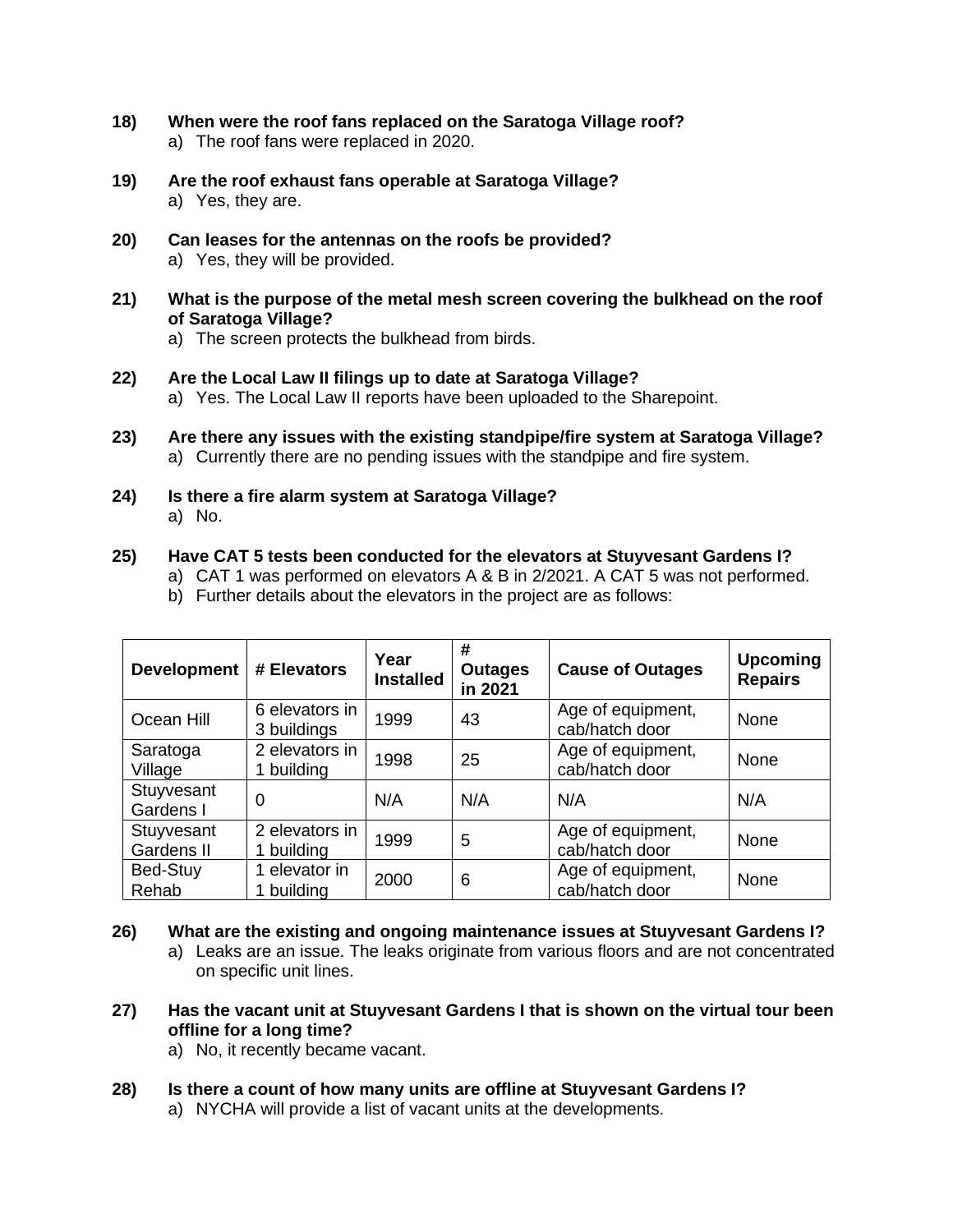- **29) Do the electrical panels in the units at Stuyvesant Gardens I include breakers or fuses?**
	- a) The panels include breakers.
- **30) Is the condition of the vacant unit shown in the virtual tour of Stuyvesant Gardens I typical of the condition of vacant units at the development?**
	- a) No, the condition of the vacant unit shown in the virtual tour is atypical.
- **31) Can you provide the percentage of seniors in each development?** a) Resident demographics will not be provided in the due diligence at this point.
- **32) Are there issues with the intercom wiring at Stuyvesant Gardens I?**
	- a) There are occasional issues with intercom wiring.
- **33) Do the roofs of Stuyvesant Gardens I contain asbestos?**
	- a) Please refer to the environmental reports uploaded to the Sharepoint.
- **34) Do the Stuyvesant Gardens I buildings have active fire alarm systems?** a) Yes.
- **35) What are the typical number of amps provided at each apartment electrical panel?** a) That information is not available at this point in time.
- **36) Can all leases for the community center tenants be provided? Can a rent schedule be provided?**
	- a) NYCHA will not be providing the leases at this time.
	- b) The community center tenants do not pay rent to NYCHA. The spaces are run by the Department of Youth and Community Development and/or the Department of the Aging.
- **37) Will the community center tenants continue to not pay rent in perpetuity?**
	- a) Confirmed, the current rent agreements should remain in place with existing tenants for the duration of their occupancy. Leases will be renewed with their current terms except for specific cases that we will work on with designated teams.

# **38) Is the exterior of the community space in Stuyvesant Gardens I at 214 Stuyvesant Avenue brick or terracotta?**

- a) It is terracotta.
- **39) What are the existing and ongoing maintenance issues at Stuyvesant Gardens II?**
	- a) There are very few ongoing maintenance issues at Stuyvesant Gardens II. Resident maintenance requests are mostly related to appliances.
- **40) Is Stuyvesant Gardens II fully sprinklered in the common spaces and the apartments?**
	- a) The building is sprinklered in the public spaces but not the apartments.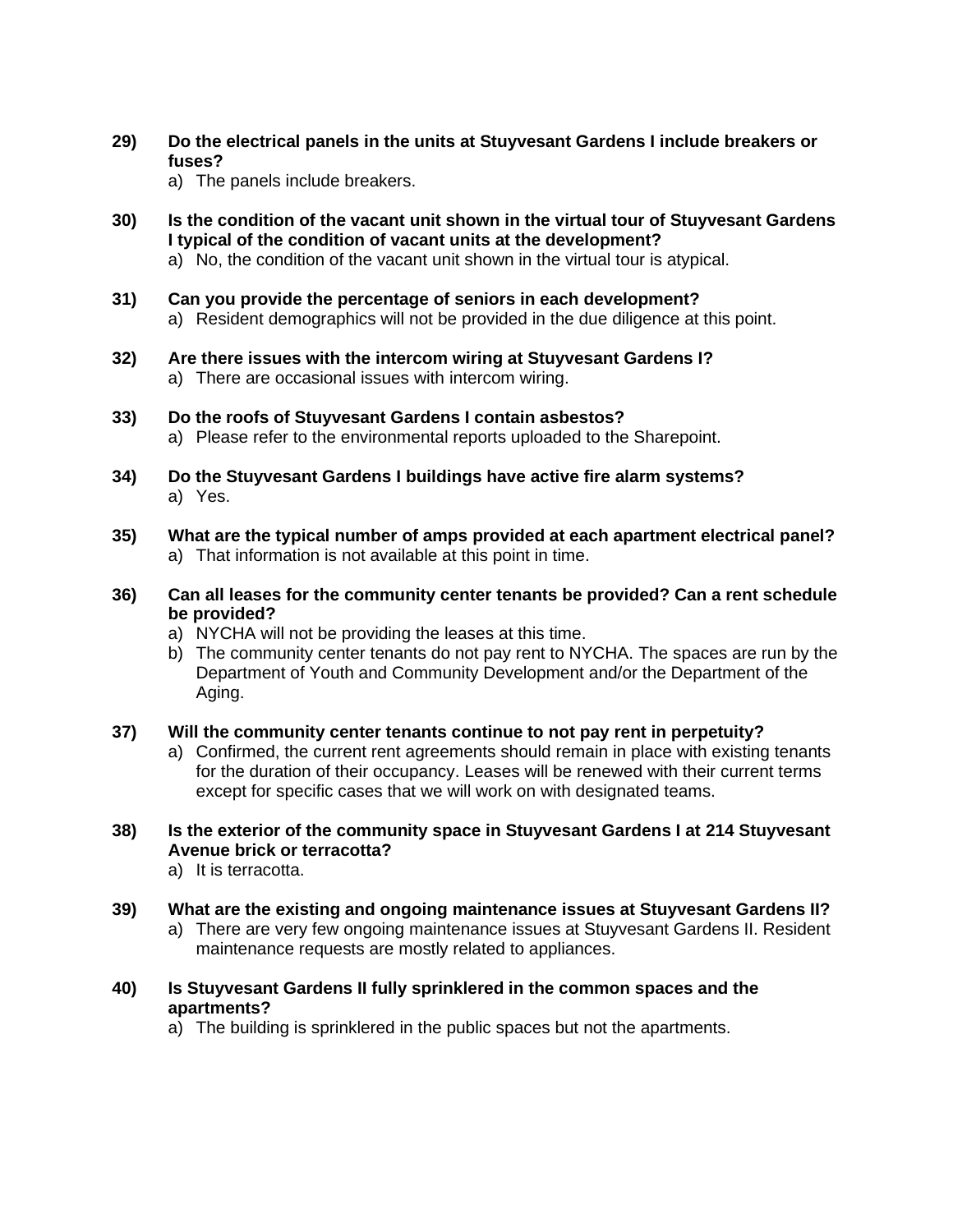- **41) Why are the electrical switch covers off in the vacant unit shown in the Stuyvesant Gardens II virtual tour?**
	- a) The electrical switch covers are removed by NYCHA Property Management prior to painting a unit.

# **42) How old is the Stuyvesant Gardens II roof?**

- a) 10-12 years old. The roof is still under warranty.
- **43) What are the existing and ongoing maintenance issues at Stuyvesant Gardens II?** a) Leaks are a consistent issue.
- **44) Has there been recent Local Law II work at Ocean Hill?** a) No.
- **45) Were roof fans replaced at all Ocean Hill buildings?** a) Yes.

#### **46) Do the buildings in the five developments have their own boiler/heating system?**

- a) The three buildings in the Bed-Stuy Rehab development have their own boiler rooms and heating systems.
- b) Saratoga Village has its own boiler room and heating system.
- c) Ocean Hill has a central heat plant (steam system) for the campus of three buildings. Each building has a hot water tank.
- d) Stuyvesant Gardens I has four separate boiler plants that heat the five buildings in the development.
- e) Stuyvesant Gardens II has its own boiler room and heating system.

#### **47) Do residents pay utilities?**

- a) At Ocean Hill, Saratoga Village, and Stuyvesant Gardens I, residents do not pay utilities
- b) At Bed-Stuy Rehab and Stuyvesant Gardens II, residents pay electric

#### **48) Do the developments pay for gas and electric service per building?**

a) No, gas and electric service is charged on the development level.

#### **49) Is the Zoom being recorded so we can revisit the commentary?**

a) Yes. The link to the recording can be found here: [https://us02web.zoom.us/rec/share/xIjrnr\\_vPPb8oKJOPCstFxndoD8XxK\\_TNU8SsQ](https://us02web.zoom.us/rec/share/xIjrnr_vPPb8oKJOPCstFxndoD8XxK_TNU8SsQqaf-4qSBIqH9Hs3UAcpgmiLPLz.qNrze-X5w4jYtd3x?startTime=1626893991000) [qaf-4qSBIqH9Hs3UAcpgmiLPLz.qNrze-X5w4jYtd3x?startTime=1626893991000](https://us02web.zoom.us/rec/share/xIjrnr_vPPb8oKJOPCstFxndoD8XxK_TNU8SsQqaf-4qSBIqH9Hs3UAcpgmiLPLz.qNrze-X5w4jYtd3x?startTime=1626893991000)

#### **50) Please confirm bathroom floor tile is to be replaced with LVT**

a) Teams should propose an alternative to LVT. NYCHA's Design Guidelines require that non-vinyl-based tile be used for all rehab projects.

#### **51) Please confirm 100% replacement of doors and windows.**

a) Teams can assume 100% replacement or defer to quantities identified in the PNA.

#### **52) Only 927 total kitchen are listed--please confirm that total should be 929 instead.**

a) Quantities in the SOW Template are based on the 2017 Physical Needs Assessment and therefore not always reflective of the total needs at a given development.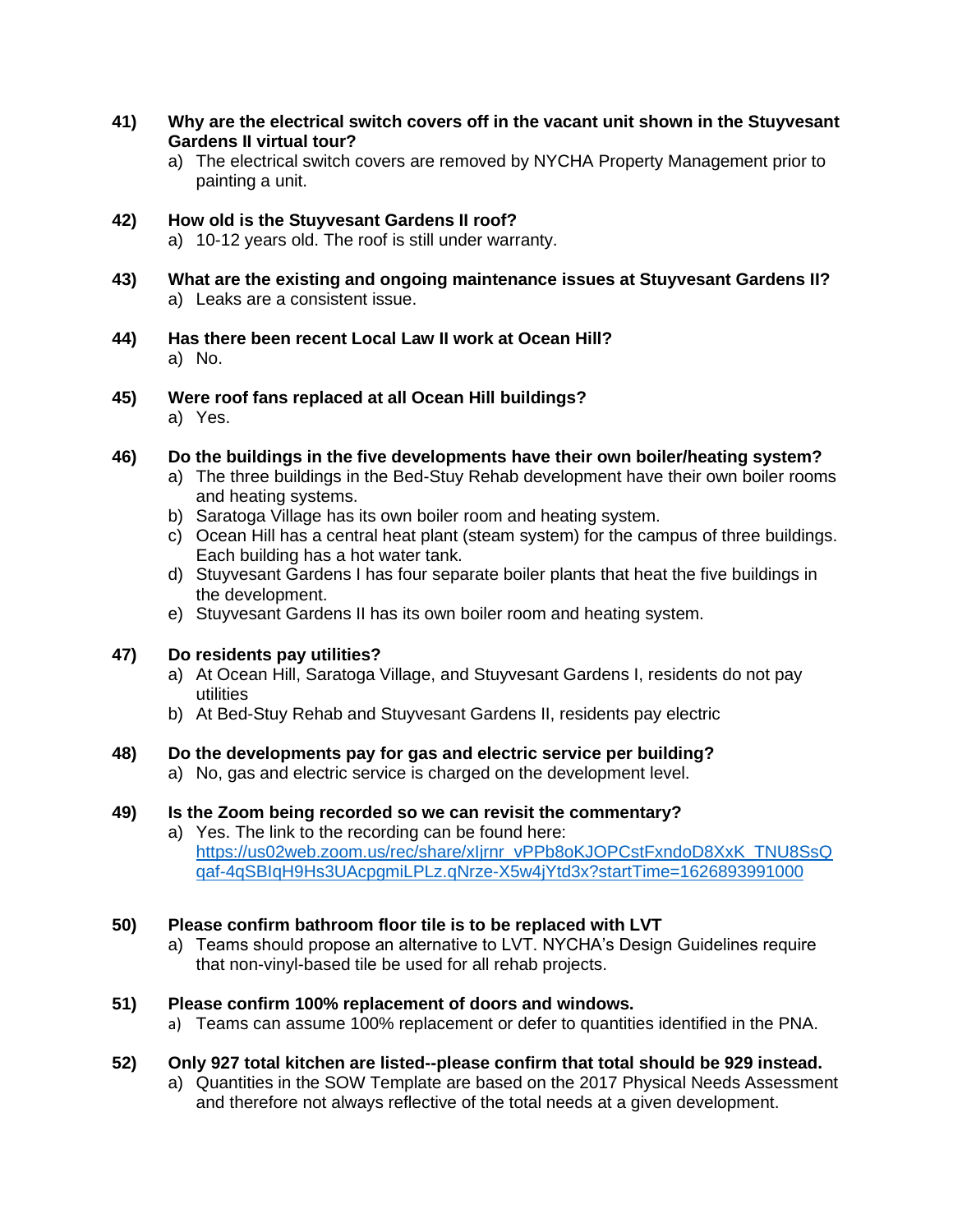Applicants should make assumptions based on total unit sizes and counts when proposing 100% repair or replacement.

#### **53) Only 922 total panels are listed--please confirm that total should be 929 instead**

a) Quantities in the SOW Template are based on the 2017 Physical Needs Assessment and therefore not always reflective of the total needs at a given development. Applicants should make assumptions based on total unit sizes and counts when proposing 100% repair or replacement.

#### **54) Please confirm the quantities for Exterior Walls and Parapets listed in the Scope of Work (seems low).**

a) Quantities in the SOW Template are based on the 2017 Physical Needs Assessment and therefore not always reflective of the total needs at a given development. Applicants should make assumptions.

#### **55) Scope of Work quantity of 90 lintels seem low (less than 3% of total window quantity).**

a) Quantities in the SOW Template are based on the 2017 Physical Needs Assessment and therefore not always reflective of the total needs at a given development. Applicants should make assumptions.

#### **56) Please clarify type of cabinetry to be installed.**

a) Solid wood cabinets should be installed in all unit kitchens.

#### **57) Please advise if electrical upgrades will be part of scope.**

a) Teams can assume electrical upgrades may be necessary to support certain scope items, including electric ranges in kitchens. Assumptions about electrical upgrades can be included as allowances.

#### **58) Please confirm scope of work and what quantities represent for Playground work.**

a) Teams should propose a scope of work for all exterior amenities, including playgrounds, and describe in detail their approach and assumptions in the scope narrative. Provide cost estimates for exterior amenity scope in the scope of work template (Exhibit A).

#### **59) Please clarify scope of work required for Integrated Pest Management System.**

a) Teams should propose their own scope of work for an Integrated Pest Management System based on their expertise and preliminary assumptions about the site(s).

#### **60) Please clarify scope of work required for Air-Sealing.**

a) Teams can assume air sealing all ductwork, interior and envelope penetrations, and any additional sealing required to compartmentalize units.

#### **61) Please clarify locations and sizing of PV panels**

a) For on-site generation, teams should propose their own scope of work, including estimates for PV locations and panel sizing, based on their expertise and preliminary assumptions about the site(s).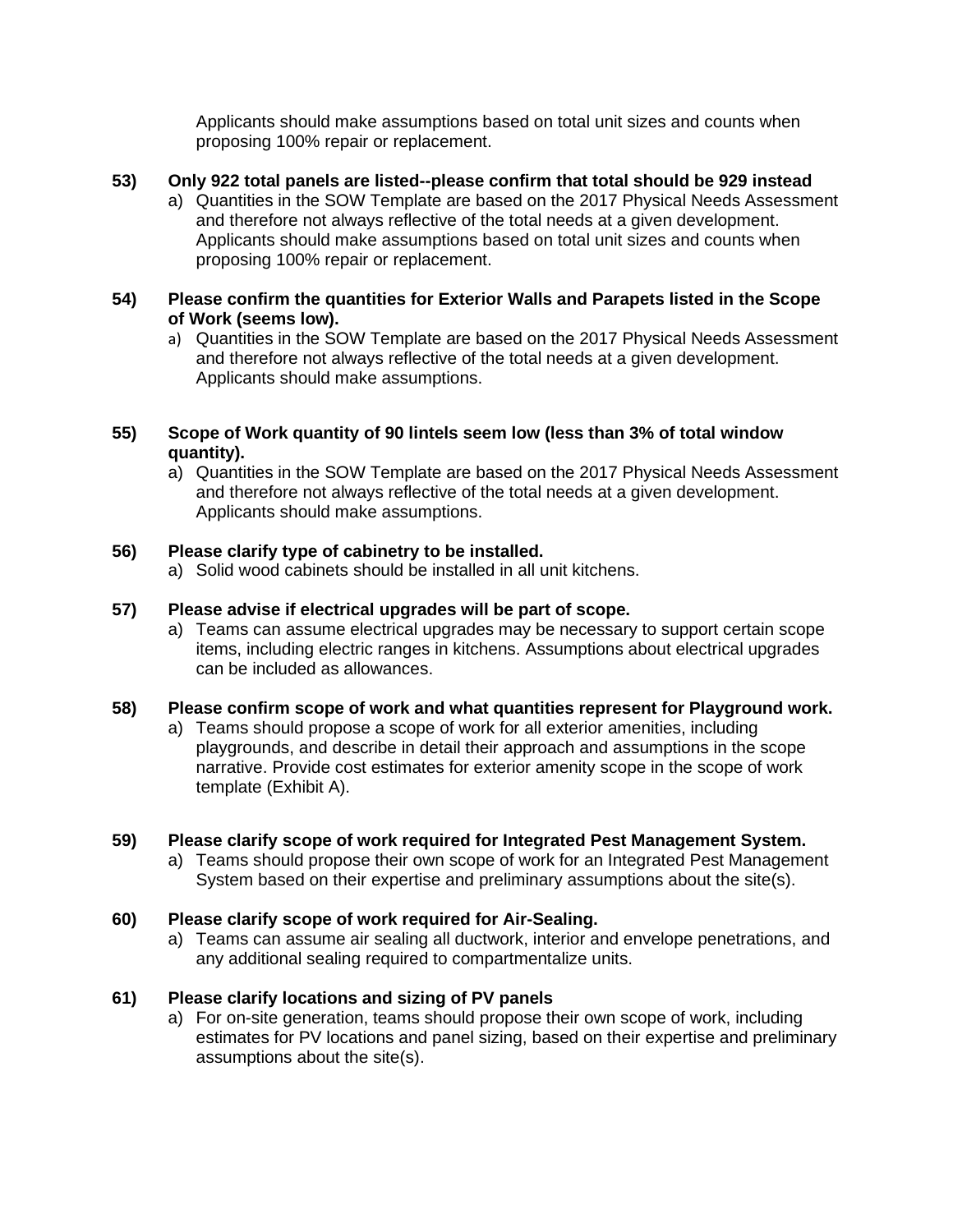# **SACK WERN AND CLASON POINT GARDENS**

- **62) Will the recently completed work be shared in a modernization report?** a) Work completed in the past five years is included in the Modernization Report.
- **63) Is the entire building floor structure wood joists and plywood throughout the Sack Wern cluster?**
	- a) Yes. Typical details can be found in the archival drawing sets in the Sharepoint folder.
- **64) Is there cloth washer water connection in every unit for Sack Wern?** a) Yes.
- **65) For Sack Wern, is it a typical condition to enter bedroom through the kitchen?** a) Typical for this unit type. For all unit types, see the plans included in the archival drawing sets in the Sharepoint.
- **66) For Sack Wern, are the walls gypsum wall boards or plaster lath?** a) Plaster lath.
- **67) Do the Sack Wern buildings have any sprinklering?** a) Only in the compactor rooms.
- **68) Who is the manufacturer of the circuit breaker panels?**
	- a) The circuit breaker panels are Square D. The manufacturer of the circuit breaker is unknown.

#### **69) Is the Zoom being recorded so we can revisit the commentary?**

a) Yes. Link to recording can be found here à [https://us02web.zoom.us/rec/play/TcgMjy9rL0p\\_CG5mKY8YhWDifxAXdn-](https://us02web.zoom.us/rec/play/TcgMjy9rL0p_CG5mKY8YhWDifxAXdn-OHsKsbhn-h5J-r7_EGseGAP0ShzYspPn-AaOCdLPSJn1ZLSad.43ukY-ZGc__ZjZ1u?continueMode=true&_x_zm_rtaid=wwY8odYSQZer4Ii2gaUPFg.1627494471988.9bd2bf6bb0f57454ac28450c70e37c5a&_x_zm_rhtaid=904)[OHsKsbhn-h5J-r7\\_EGseGAP0ShzYspPn-AaOCdLPSJn1ZLSad.43ukY-](https://us02web.zoom.us/rec/play/TcgMjy9rL0p_CG5mKY8YhWDifxAXdn-OHsKsbhn-h5J-r7_EGseGAP0ShzYspPn-AaOCdLPSJn1ZLSad.43ukY-ZGc__ZjZ1u?continueMode=true&_x_zm_rtaid=wwY8odYSQZer4Ii2gaUPFg.1627494471988.9bd2bf6bb0f57454ac28450c70e37c5a&_x_zm_rhtaid=904)[ZGc\\_\\_ZjZ1u?continueMode=true&\\_x\\_zm\\_rtaid=wwY8odYSQZer4Ii2gaUPFg.16274](https://us02web.zoom.us/rec/play/TcgMjy9rL0p_CG5mKY8YhWDifxAXdn-OHsKsbhn-h5J-r7_EGseGAP0ShzYspPn-AaOCdLPSJn1ZLSad.43ukY-ZGc__ZjZ1u?continueMode=true&_x_zm_rtaid=wwY8odYSQZer4Ii2gaUPFg.1627494471988.9bd2bf6bb0f57454ac28450c70e37c5a&_x_zm_rhtaid=904) [94471988.9bd2bf6bb0f57454ac28450c70e37c5a&\\_x\\_zm\\_rhtaid=904](https://us02web.zoom.us/rec/play/TcgMjy9rL0p_CG5mKY8YhWDifxAXdn-OHsKsbhn-h5J-r7_EGseGAP0ShzYspPn-AaOCdLPSJn1ZLSad.43ukY-ZGc__ZjZ1u?continueMode=true&_x_zm_rtaid=wwY8odYSQZer4Ii2gaUPFg.1627494471988.9bd2bf6bb0f57454ac28450c70e37c5a&_x_zm_rhtaid=904)

#### **70) How is the condition of the plumbing system of the buildings? has there been any upgrades or major repairs?**

- a) The PNA (and scope of work template) for each site will give a baseline estimate of repairs and replacement necessary along with an estimate for remaining useful life for all plumbing items. This information will be supplemented by a capital needs assessment (inspections are underway now and a report will be provided when available).
- **71) Can units be set up to have individual washer/dryer, and/or dishwashers?**
	- a) NYCHA would like teams to consider how to provide laundry for all tenants. NYCHA doesn't currently allow dryers, but will consider proposals to provide in-unit laundry if communal laundry rooms aren't feasible.
- **72) For Clason Point Gardens, how are the spaces that used to be laundry rooms currently utilized?**
	- a) It is currently used for storage space for building materials.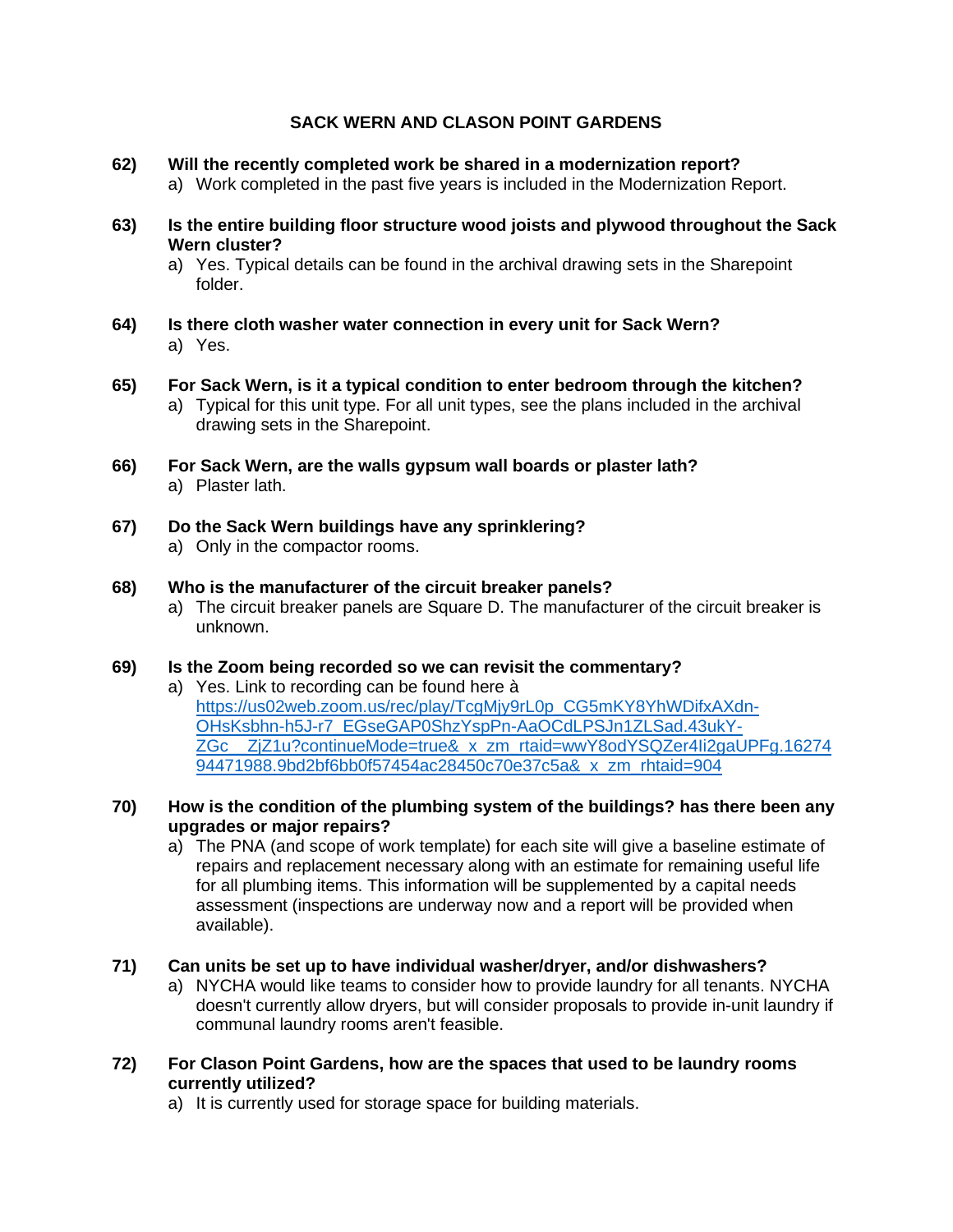**73) For both sites, the existing steam boilers use gas or fuel oil for their boilers?**  a) Currently gas, but all boilers can be run on oil.

#### **74) For Sack Wern, is there elevator access to the basement?**

a) Yes, but only for building maintenance.

#### **75) For Clason Point Gardens, does every entrance throughout the site have 2 units?**

a) There are two types of building typologies – one with an entrance that has two units, one on the first floor and one on the second floor, and one with an entrance with one unit that spans two floors. All typical unit plans and distribution across the development, see the archival drawing sets included in the Sharepoint folder.

#### **76) Is the laundry connection consistent in all units?**

a) Yes. All units have a connection for laundry.

#### **77) For Clason Point Gardens, do the second-floor units on side A have backyard access?**

a) No.

#### **78) Is there a recycling program at either complex?**

- a) Yes. At Sack Wern, the waste is gathered in the basement of each building and put on the street for pick-up by DSNY. At Clason Point Gardens, waste is consolidated into street waste containers that are picked up by DSNY.
- **79) Is property management responsible for maintaining both the front and rear yard landscaping?**
	- a) No. Front and rear yards are maintained by residents of each of the units.

#### **80) Is electrical sub-metered at either site?**

a) No. Residents are not sub-metered for their unit's electrical consumption on either site.

#### **81) For Clason Point Gardens, which buildings are the 3 boiler plants located in?**

- a) The buildings with the boiler plants can be found on the site maps  $\Box$ <https://www1.nyc.gov/assets/nycha/downloads/pdf/Clason%20Point%20Gardens.pdf>
- **82) For Clason Point Gardens, is the underground steam distribution system below grade and what is the condition of the steam piping?**
	- a) The underground steam distribution system is located below grade. The steam distribution system has multiple small leaks but is functioning well.

#### **UNION AVENUE CONSOLIDATED**

- **83) Please provide a listing of buildings which are individually-metered and which buildings are master-metered.** 
	- a) Please reference the updates in the external Sharepoint Due Diligence folder. [SharePoint Due Diligence](https://nycha.sharepoint.com/:f:/s/Team7104/EioF8I10EZJPl72C4wXUbPwB3BTb3ViMqttob-8qKM73tQ?e=cRVGc4)
- **84) Please provide list of laundry rooms and community rooms by building.**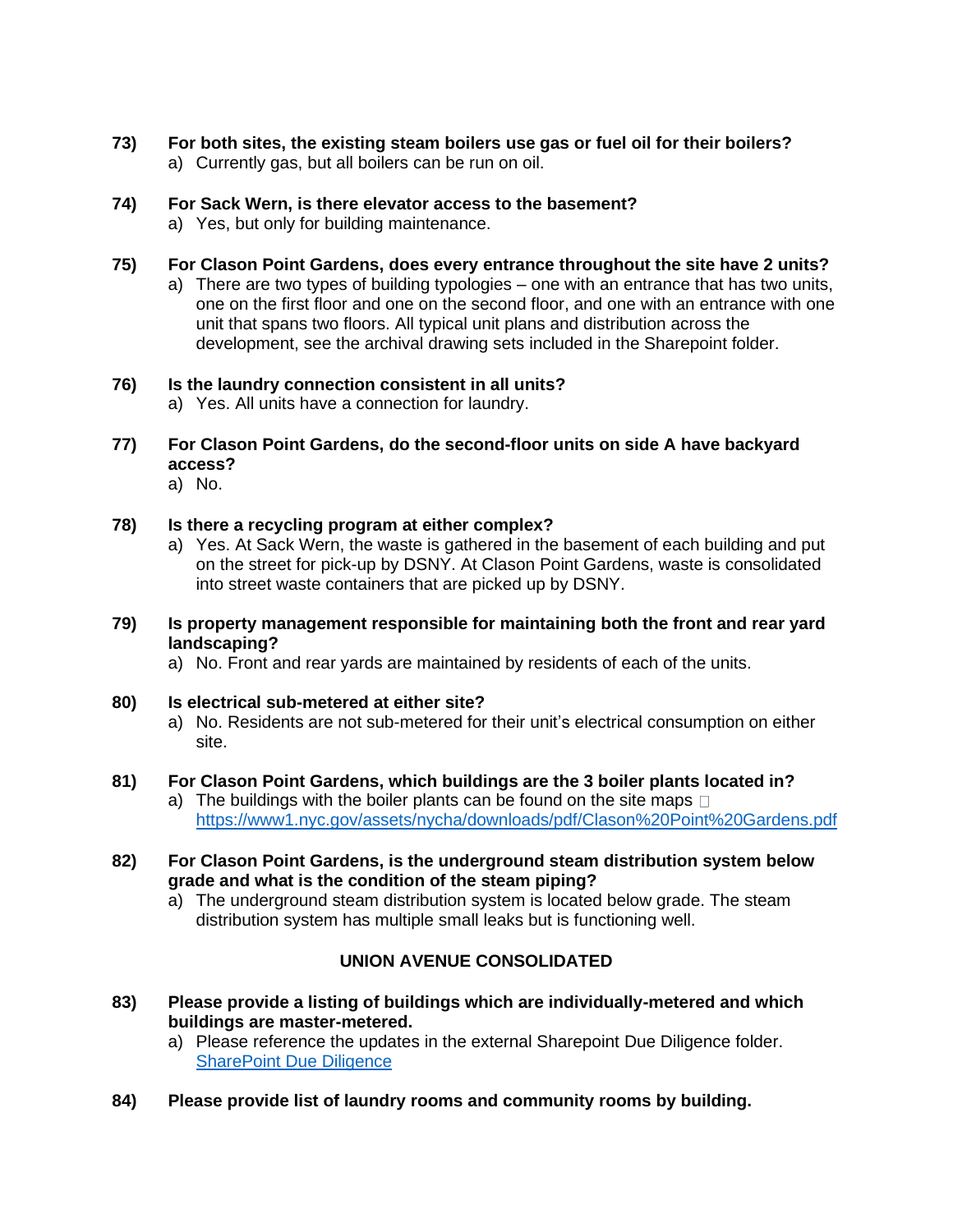a) Please reference the Modernization report, which has been included on the external Sharepoint → [SharePoint Due Diligence](https://nycha.sharepoint.com/:f:/s/Team7104/EioF8I10EZJPl72C4wXUbPwB3BTb3ViMqttob-8qKM73tQ?e=cRVGc4)

#### **85) Please provide the number of elevators by building.**

a) Please reference the Modernization report, which has been included on the external Sharepoint.

#### **86) Please list the number of boilers by building, age of boilers & fuel type**

a) Please reference the Modernization report, which has been included on the external Sharepoint.

#### **87) Please list the number of parking spaces by building.**

a) Please reference the Modernization report, which has been included on the external Sharepoint.

#### **88) Please provide number of separate entrances by building.**

- a) Please reference the Modernization report, which has been included on the external Sharepoint.
- **89) Please provide list of buildings with exterior seating and/or play areas and equipment.** 
	- a) Please reference the Modernization report, which has been included on the external Sharepoint.
- **90) Please provide the current electrical service (AMP's) in each building of the Union Consolidated Project.**
	- a) Please reference the Modernization report, which has been included on the external Sharepoint.
- **91) Please provide square footage of roofs for all buildings in the Union Consolidated Project.**
	- a) Please reference the Modernization report, which has been included on the external Sharepoint.

#### **92) Please provide us with latest PHAS reports for the Union Consolidated projects.**

a) Please reference the Modernization report, which has been included on the external Sharepoint.

#### **93) Please provide us with gas outages for the Union Consolidated projects.**

a) Please reference the Modernization report, which has been included on the external Sharepoint.

#### **94) Do any of the projects generate parking income?**

a) Yes, refer [to the SharePoint files.](https://nycha.sharepoint.com/:f:/s/Team7104/Ep7V9t4uGgNGqDpNSANjYcwBQ9E_adWfAZv95SxeGig6QQ?e=pudCzw)

#### **95) Can QWBE be provided?**

a) Floorplans are here on [SharePoint.](https://nycha.sharepoint.com/:f:/s/Team7104/ElBhYj-owqREgxHzy5jphK0BYxdAdh4801pUycNBvOc8Mw?e=ep6sla)

#### **96) Do you have a list of 504 handicapped compliance units?**

a) Please reference the Modernization report, which has been included on the external Sharepoint.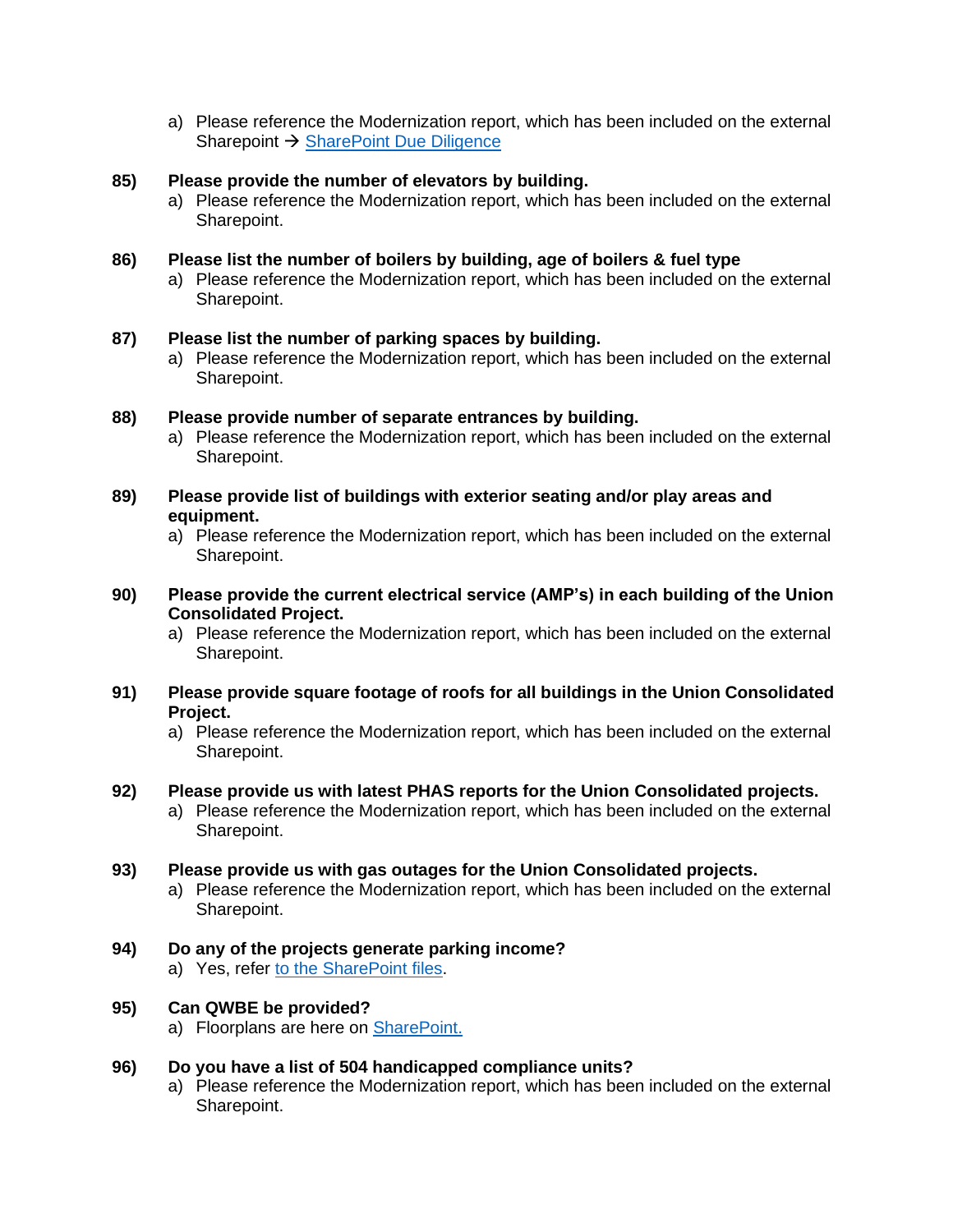- **97) Please provide a list of security cameras and equipment by building** 
	- a) Please reference the Modernization report, which has been included on the external Sharepoint.
- **98) Please provide a list of capital repairs/replacements (roof, boiler, window, etc.) in progress**
	- a) Please reference the Modernization report, which has been included on the external Sharepoint.

# **WILSON CONSOLIDATED**

- **99) The RFEI under Rent levels state "Section 18 rents can be underwritten up to 110% of FMR less applicable utility allowances, subject to rent reasonableness. However, Exhibit C-underwriting template Units & Income tab does not discount TPV vouchers, should this adjustment be made manually to template?**
	- a) The RFEI language should be followed, so confirming that the TPV rents should be discounted by the utility allowances provided in the Underwriting template for each bedroom size.

#### **100) Is Interim HQS Repairs only required for Section 18 units?**

- a) Interim HQS repairs (prior to closing) are only required for S18 units.
- **101) No income for community facilities or laundry should be assumed in the Underwriting budget?** 
	- a) Project teams should only assume income for community and/or commercial facilities to the extent that the income was included in the underwriting template. If there is no laundry and/or community facility income listed, then none should be assumed in your team's base underwriting.

#### **102) In order to qualify or "Obsolescence" what is definition of "immediate scope of work? Year 1 or 1-5?**

a) In order to qualify for 'obsolescence', the 'immediate scope' as defined by HUD is the repairs/replacement needs in 3 years or less. For more detail on this process, see the presentation linked here --> [https://www.hud.gov/sites/dfiles/PIH/documents/Section%2018%20Overview%20.pdf](https://www.hud.gov/sites/dfiles/PIH/documents/Section%2018%20Overview%20.pdfSee) [See](https://www.hud.gov/sites/dfiles/PIH/documents/Section%2018%20Overview%20.pdfSee)

#### **103) Can you define role or use for non-displacement program?**

a) The non-displacement program should account for the cost of you're the efforts taken to ensure resident stability and retention. See item #19, 'Resident Stability and Retention Plan' for more detail on NYCHA's base line requirements.

#### **104) Can you clarify whether the following items must be submitted with Proposals on September 9?**

#### a) **Needed with Proposal**

i) Property Management Plan – this will be further refined with the designated team, however Applicants should provide us with their initial thoughts on their plan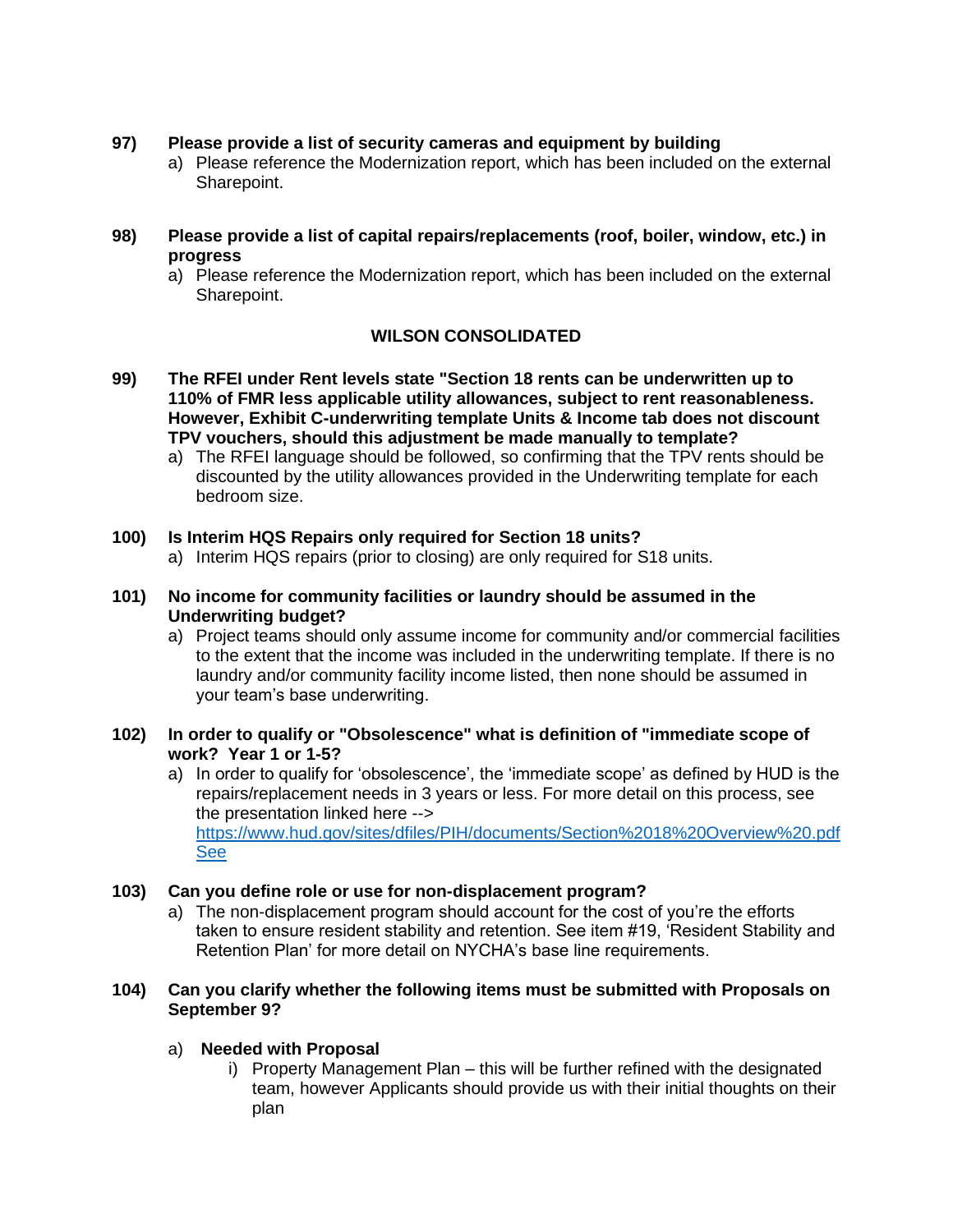- ii) Resident Hiring and Training Plan and Exhibit  $E th$  is should be included
- iii) Green- Emissions Reduction Plan this will be further refined with the designated team, however Applicants should provide us with their initial thoughts on their plan
- iv) Lead/Mold Plan this will be further refined with the designated team, however Applicants should provide us with their initial thoughts on their plan
- v) Community Engagement Plan this will be further refined with the designated team, however Applicants should provide us with a proposed approach/philosophy with respect to a resident engagement. The proposed plan should, at a minimum, reflect the guidance included in Exhibit P of the RFEI.
- vi) Social Services Plan this will be developed upon designation.

# b) **Not needed with Proposal**

i) Waste Management Proposal - is not needed in advance of the proposal submission, but will be asked for from the designated team prior to conversion.

# **105) Will the guided virtual tour be made available?**

a) Yes, please see the link here: [https://us02web.zoom.us/rec/share/jNzn40lx3ma5fgsXJ-](https://us02web.zoom.us/rec/share/jNzn40lx3ma5fgsXJ-R_LTHMZlG0cOfbIOAh8fHHI13YEPFJgEJ3DMji0Isg3Rjq.euc4y3h0AZiDLSeI?startTime=1628258435000)[R\\_LTHMZlG0cOfbIOAh8fHHI13YEPFJgEJ3DMji0Isg3Rjq.euc4y3h0AZiDLSeI?startT](https://us02web.zoom.us/rec/share/jNzn40lx3ma5fgsXJ-R_LTHMZlG0cOfbIOAh8fHHI13YEPFJgEJ3DMji0Isg3Rjq.euc4y3h0AZiDLSeI?startTime=1628258435000) [ime=1628258435000](https://us02web.zoom.us/rec/share/jNzn40lx3ma5fgsXJ-R_LTHMZlG0cOfbIOAh8fHHI13YEPFJgEJ3DMji0Isg3Rjq.euc4y3h0AZiDLSeI?startTime=1628258435000)

#### **106) Can you briefly address any impacts to these three developments from Hurricane Sandy?**

a) Metro North Plaza is a Sandy Recovery site and there are a number of capital projects ongoing at the site through the program. There is a drawing set with more information included in the Sharepoint.

#### **107) Is the equipment attached to the bulkhead on the rooftop of Wilson currently functional?**

- a) The exhaust fans connected the bulkhead on the rooftop are currently operational. The roof at White House is in good condition, while the roofs at Metro North and Wilson need to be replaced. White Houses roof and roof tank were replaced 2018, and no work has been done at Wilson and Metro North for over 9 years.
- **108) How is the waste handled at Wilson Consolidated? Will property management be using the room independently upon conversion?**
	- a) All three complexes rely on the compacters at the Wilson building; waste management all runs through Wilson (the building).

#### **109) Was there a link to the boiler room at MetroNorth Plaza?**

a) Yes, the existing boiler room is in the Matterport.

#### **110) What will the old boiler rooms be used for?**

a) Teams are welcome to propose new uses for the boiler rooms. Keep in mind that they are below grade and the site is in a flood zone area.